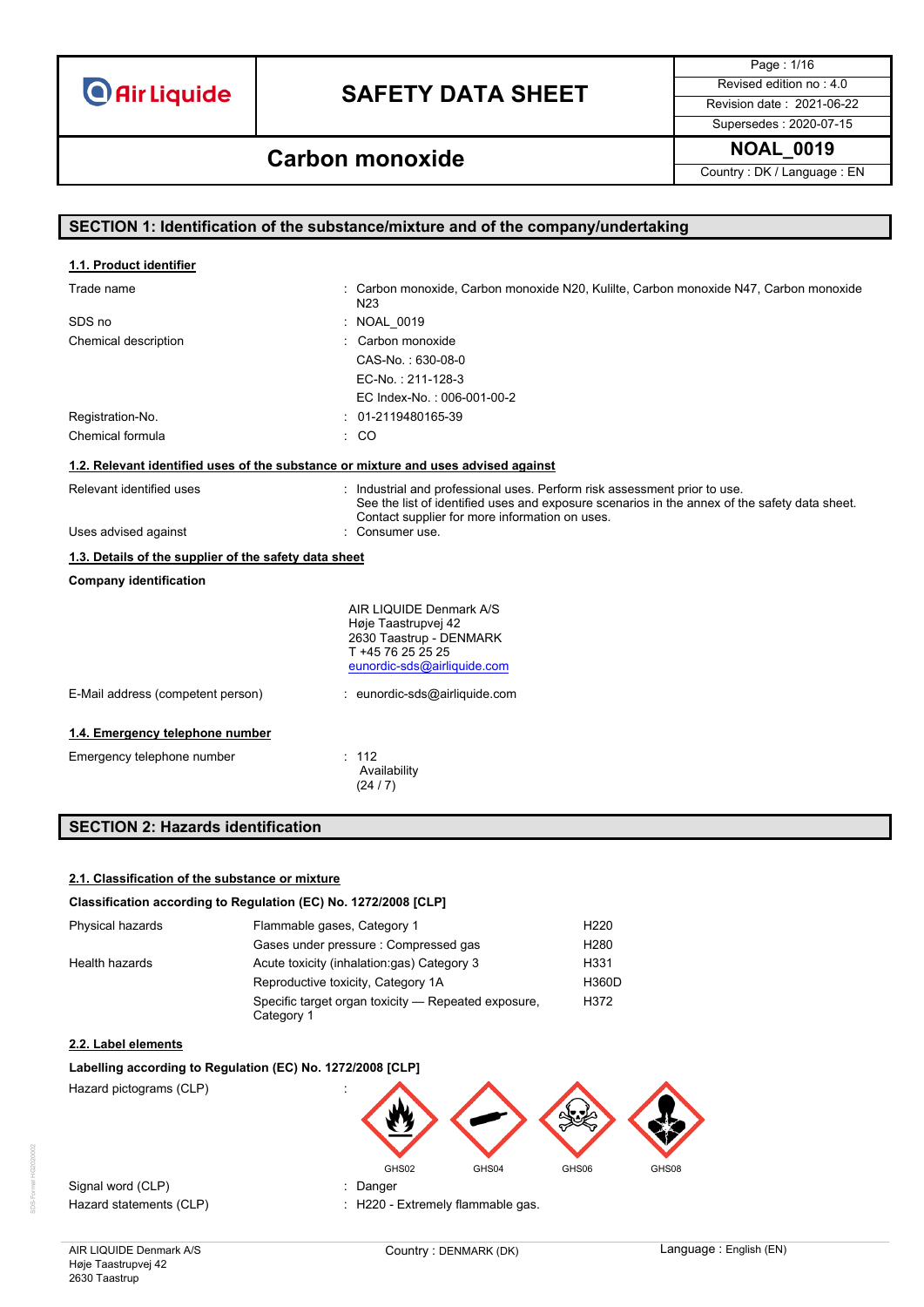| <b>O</b> Air Liquide |  |  |
|----------------------|--|--|
|                      |  |  |
|                      |  |  |

Page : 2/16 Supersedes : 2020-07-15

## **Carbon monoxide NOAL\_0019**

Country : DK / Language : EN

|                                | H280 - Contains gas under pressure; may explode if heated.<br>H331 - Toxic if inhaled.<br>H360D - May damage the unborn child.<br>H372 - Causes damage to organs through prolonged or repeated exposure. |
|--------------------------------|----------------------------------------------------------------------------------------------------------------------------------------------------------------------------------------------------------|
| Precautionary statements (CLP) |                                                                                                                                                                                                          |
|                                | - Prevention : P202 - Do not handle until all safety precautions have been read and understood.                                                                                                          |
|                                | P260 - Do not breathe gas, vapours.                                                                                                                                                                      |
|                                | P210 - Keep away from heat, hot surfaces, sparks, open flames and other ignition sources. No<br>smoking.                                                                                                 |
|                                | - Response : P308+P313 - IF exposed or concerned: Get medical advice.                                                                                                                                    |
|                                | P304+P340+P315 - IF INHALED : Remove person to fresh air and keep comfortable for<br>breathing. Get immediate medical advice.                                                                            |
|                                | P377 - Leaking gas fire: Do not extinguish, unless leak can be stopped safely.                                                                                                                           |
|                                | P381 - In case of leakage, eliminate all ignition sources.                                                                                                                                               |
|                                | - Storage : P405 - Store locked up.                                                                                                                                                                      |
|                                | P403 - Store in a well-ventilated place.                                                                                                                                                                 |
| Supplemental information       | : Restricted to professional users.                                                                                                                                                                      |
| 2.3. Other hazards             |                                                                                                                                                                                                          |
|                                | : None                                                                                                                                                                                                   |

### **SECTION 3: Composition/information on ingredients**

#### **3.1. Substances**

| <b>Name</b>     | <b>Product identifier</b>                                                                                      | Composition [V-%]: | <b>Classification according to</b><br>Regulation (EC) No. 1272/2008 [CLP]                                                  |
|-----------------|----------------------------------------------------------------------------------------------------------------|--------------------|----------------------------------------------------------------------------------------------------------------------------|
| Carbon monoxide | (CAS-No.) 630-08-0<br>(EC-No.) 211-128-3<br>(EC Index-No.) 006-001-00-2<br>(Registration-No.) 01-2119480165-39 | 100                | Flam. Gas 1, H220<br>Press. Gas (Comp.), H280<br>Acute Tox. 3 (Inhalation:gas), H331<br>Repr. 1A, H360D<br>STOT RE 1, H372 |

*Contains no other components or impurities which will influence the classification of the product.*

#### : Not applicable. **3.2. Mixtures**

### **SECTION 4: First aid measures**

#### **4.1. Description of first aid measures**

| - Inhalation                                                                    | : Remove victim to uncontaminated area wearing self contained breathing apparatus. Keep<br>victim warm and rested. Call a doctor. Perform cardiopulmonary resuscitation if breathing<br>stopped. |
|---------------------------------------------------------------------------------|--------------------------------------------------------------------------------------------------------------------------------------------------------------------------------------------------|
|                                                                                 | Provide oxygen.                                                                                                                                                                                  |
| - Skin contact                                                                  | : Adverse effects not expected from this product.                                                                                                                                                |
| - Eye contact                                                                   | : Adverse effects not expected from this product.                                                                                                                                                |
| - Ingestion                                                                     | : Ingestion is not considered a potential route of exposure.                                                                                                                                     |
| 4.2. Most important symptoms and effects, both acute and delayed                |                                                                                                                                                                                                  |
|                                                                                 | : Symptoms may include dizziness, headache, nausea and loss of co-ordination.                                                                                                                    |
|                                                                                 | Delayed adverse effects possible.                                                                                                                                                                |
|                                                                                 | Refer to section 11.                                                                                                                                                                             |
| 4.3. Indication of any immediate medical attention and special treatment needed |                                                                                                                                                                                                  |

: Obtain medical assistance.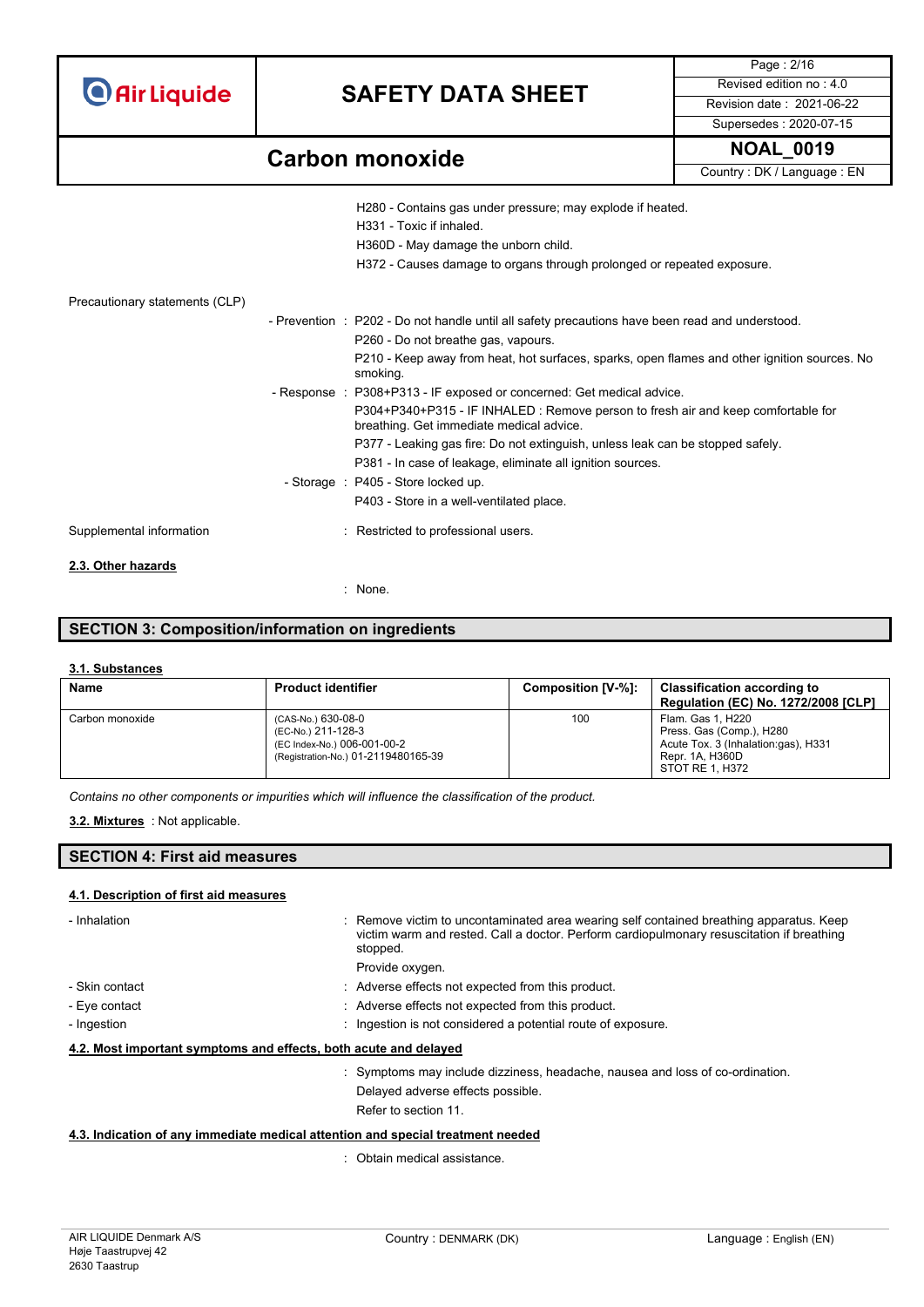## **SAFETY DATA SHEET** Revised edition no : 4.0

Page : 3/16

Supersedes : 2020-07-15

Country : DK / Language : EN

## **Carbon monoxide NOAL\_0019**

| <b>SECTION 5: Firefighting measures</b>                    |                                                                                                                                                                                                                                                                                                                   |
|------------------------------------------------------------|-------------------------------------------------------------------------------------------------------------------------------------------------------------------------------------------------------------------------------------------------------------------------------------------------------------------|
| 5.1. Extinguishing media                                   |                                                                                                                                                                                                                                                                                                                   |
| - Suitable extinguishing media                             | : Water spray or fog.<br>Dry powder.                                                                                                                                                                                                                                                                              |
| - Unsuitable extinguishing media                           | : Carbon dioxide.<br>Do not use water jet to extinguish.                                                                                                                                                                                                                                                          |
| 5.2. Special hazards arising from the substance or mixture |                                                                                                                                                                                                                                                                                                                   |
| Specific hazards                                           | : Exposure to fire may cause containers to rupture/explode.                                                                                                                                                                                                                                                       |
| Hazardous combustion products                              | : None that are more hazardous than the product itself.                                                                                                                                                                                                                                                           |
| 5.3. Advice for firefighters                               |                                                                                                                                                                                                                                                                                                                   |
| Specific methods                                           | : Use fire control measures appropriate for the surrounding fire. Exposure to fire and heat<br>radiation may cause gas receptacles to rupture. Cool endangered receptacles with water spray<br>jet from a protected position. Prevent water used in emergency cases from entering sewers and<br>drainage systems. |
|                                                            | If possible, stop flow of product.                                                                                                                                                                                                                                                                                |
|                                                            | Use water spray or fog to knock down fire fumes if possible.                                                                                                                                                                                                                                                      |
|                                                            | Do not extinguish a leaking gas flame unless absolutely necessary. Spontaneous/explosive re-<br>ignition may occur. Extinguish any other fire.                                                                                                                                                                    |
|                                                            | Move containers away from the fire area if this can be done without risk.                                                                                                                                                                                                                                         |
| Special protective equipment for fire fighters             | Wear gas tight chemically protective clothing in combination with self contained breathing<br>apparatus.                                                                                                                                                                                                          |
|                                                            | Standard EN 943-2: Protective clothing against liquid and gaseous chemicals, aerosols and<br>solid particles. Gas-tight chemical protective suits for emergency teams.                                                                                                                                            |
|                                                            | Standard EN 137 - Self-contained open-circuit compressed air breathing apparatus with full<br>face mask.                                                                                                                                                                                                          |

### **SECTION 6: Accidental release measures**

#### **6.1. Personal precautions, protective equipment and emergency procedures**

|                                                           | : Try to stop release.                                                                                |
|-----------------------------------------------------------|-------------------------------------------------------------------------------------------------------|
|                                                           | Evacuate area.                                                                                        |
|                                                           | Monitor concentration of released product.                                                            |
|                                                           | Consider the risk of potentially explosive atmospheres.                                               |
|                                                           | Wear self-contained breathing apparatus when entering area unless atmosphere is proved to<br>be safe. |
|                                                           | Eliminate ignition sources.                                                                           |
|                                                           | Ensure adequate air ventilation.                                                                      |
|                                                           | Act in accordance with local emergency plan.                                                          |
|                                                           | Stay upwind.                                                                                          |
| 6.2. Environmental precautions                            |                                                                                                       |
|                                                           | : Try to stop release.                                                                                |
| 6.3. Methods and material for containment and cleaning up |                                                                                                       |
|                                                           | : Ventilate area.                                                                                     |
| 6.4. Reference to other sections                          |                                                                                                       |
|                                                           | See also sections 8 and 13.                                                                           |

### **SECTION 7: Handling and storage**

#### **7.1. Precautions for safe handling**

Safe use of the product **interest of the product interest in the same of the product interest in the same of the product interest in the same of the product interest in the same of the product interest in the sam**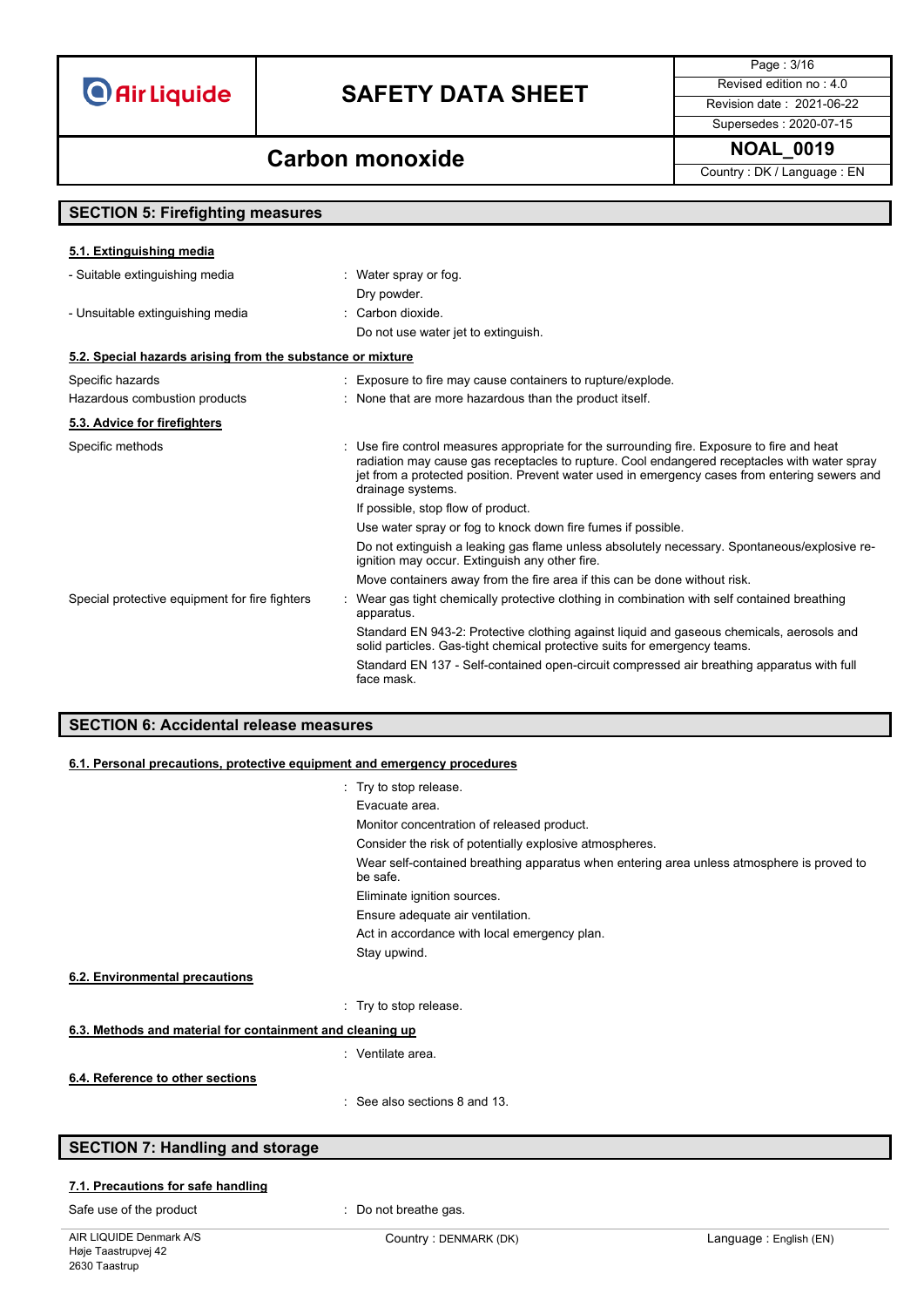Page : 4/16 Supersedes : 2020-07-15

# **Carbon monoxide NOAL\_0019**

|                          | <b>NOAL 0019</b> |  |  |
|--------------------------|------------------|--|--|
| Country DK / Language FN |                  |  |  |

|                                                                   |                                                                                                                                                                  | Country: DK / Language: EN |
|-------------------------------------------------------------------|------------------------------------------------------------------------------------------------------------------------------------------------------------------|----------------------------|
|                                                                   | Avoid release of product into atmosphere.                                                                                                                        |                            |
|                                                                   | The product must be handled in accordance with good industrial hygiene and safety<br>procedures.                                                                 |                            |
|                                                                   | Only experienced and properly instructed persons should handle gases under pressure.                                                                             |                            |
|                                                                   | Consider pressure relief device(s) in gas installations.                                                                                                         |                            |
|                                                                   | Ensure the complete gas system was (or is regularily) checked for leaks before use.                                                                              |                            |
|                                                                   | Do not smoke while handling product.                                                                                                                             |                            |
|                                                                   | Avoid exposure, obtain special instructions before use.                                                                                                          |                            |
|                                                                   | Use only properly specified equipment which is suitable for this product, its supply pressure and<br>temperature. Contact your gas supplier if in doubt.         |                            |
|                                                                   | Installation of a cross purge assembly between the container and the regulator is<br>recommended.                                                                |                            |
|                                                                   | Avoid suck back of water, acid and alkalis.                                                                                                                      |                            |
|                                                                   | Assess the risk of potentially explosive atmospheres and the need for explosion-proof<br>equipment.                                                              |                            |
|                                                                   | Purge air from system before introducing gas.                                                                                                                    |                            |
|                                                                   | Take precautionary measures against static discharge.                                                                                                            |                            |
|                                                                   | Keep away from ignition sources (including static discharges).                                                                                                   |                            |
|                                                                   | Consider the use of only non-sparking tools.                                                                                                                     |                            |
|                                                                   | Ensure equipment is adequately earthed.                                                                                                                          |                            |
| Safe handling of the gas receptacle                               | Refer to supplier's container handling instructions.                                                                                                             |                            |
|                                                                   | Do not allow backfeed into the container.                                                                                                                        |                            |
|                                                                   | Protect containers from physical damage; do not drag, roll, slide or drop.                                                                                       |                            |
|                                                                   | When moving cylinders, even for short distances, use a cart (trolley, hand truck, etc.) designed<br>to transport cylinders.                                      |                            |
|                                                                   | Leave valve protection caps in place until the container has been secured against either a wall<br>or bench or placed in a container stand and is ready for use. |                            |
|                                                                   | If user experiences any difficulty operating valve discontinue use and contact supplier.                                                                         |                            |
|                                                                   | Never attempt to repair or modify container valves or safety relief devices.                                                                                     |                            |
|                                                                   | Damaged valves should be reported immediately to the supplier.                                                                                                   |                            |
|                                                                   | Keep container valve outlets clean and free from contaminants particularly oil and water.                                                                        |                            |
|                                                                   | Replace valve outlet caps or plugs and container caps where supplied as soon as container is<br>disconnected from equipment.                                     |                            |
|                                                                   | Close container valve after each use and when empty, even if still connected to equipment.                                                                       |                            |
|                                                                   | Never attempt to transfer gases from one cylinder/container to another.                                                                                          |                            |
|                                                                   | Never use direct flame or electrical heating devices to raise the pressure of a container.                                                                       |                            |
|                                                                   | Do not remove or deface labels provided by the supplier for the identification of the content of<br>the container.                                               |                            |
|                                                                   | Suck back of water into the container must be prevented.                                                                                                         |                            |
|                                                                   | Open valve slowly to avoid pressure shock.                                                                                                                       |                            |
| 7.2. Conditions for safe storage, including any incompatibilities |                                                                                                                                                                  |                            |
|                                                                   | Observe all regulations and local requirements regarding storage of containers.                                                                                  |                            |
|                                                                   | Containers should not be stored in conditions likely to encourage corrosion.                                                                                     |                            |
|                                                                   | Container valve guards or caps should be in place.                                                                                                               |                            |
|                                                                   | Containers should be stored in the vertical position and properly secured to prevent them from<br>falling over.                                                  |                            |
|                                                                   | Stored containers should be periodically checked for general condition and leakage.                                                                              |                            |
|                                                                   | Keep container below 50°C in a well ventilated place.                                                                                                            |                            |
|                                                                   | Store containers in location free from fire risk and away from sources of heat and ignition.                                                                     |                            |
|                                                                   | Keep away from combustible materials.                                                                                                                            |                            |
|                                                                   | Segregate from oxidant gases and other oxidants in store.                                                                                                        |                            |
|                                                                   | All electrical cautings of the oterage areas should be compatible with the right of a petertially                                                                |                            |

All electrical equipment in the storage areas should be compatible with the risk of a potentially explosive atmosphere.

### **7.3. Specific end use(s)**

: None.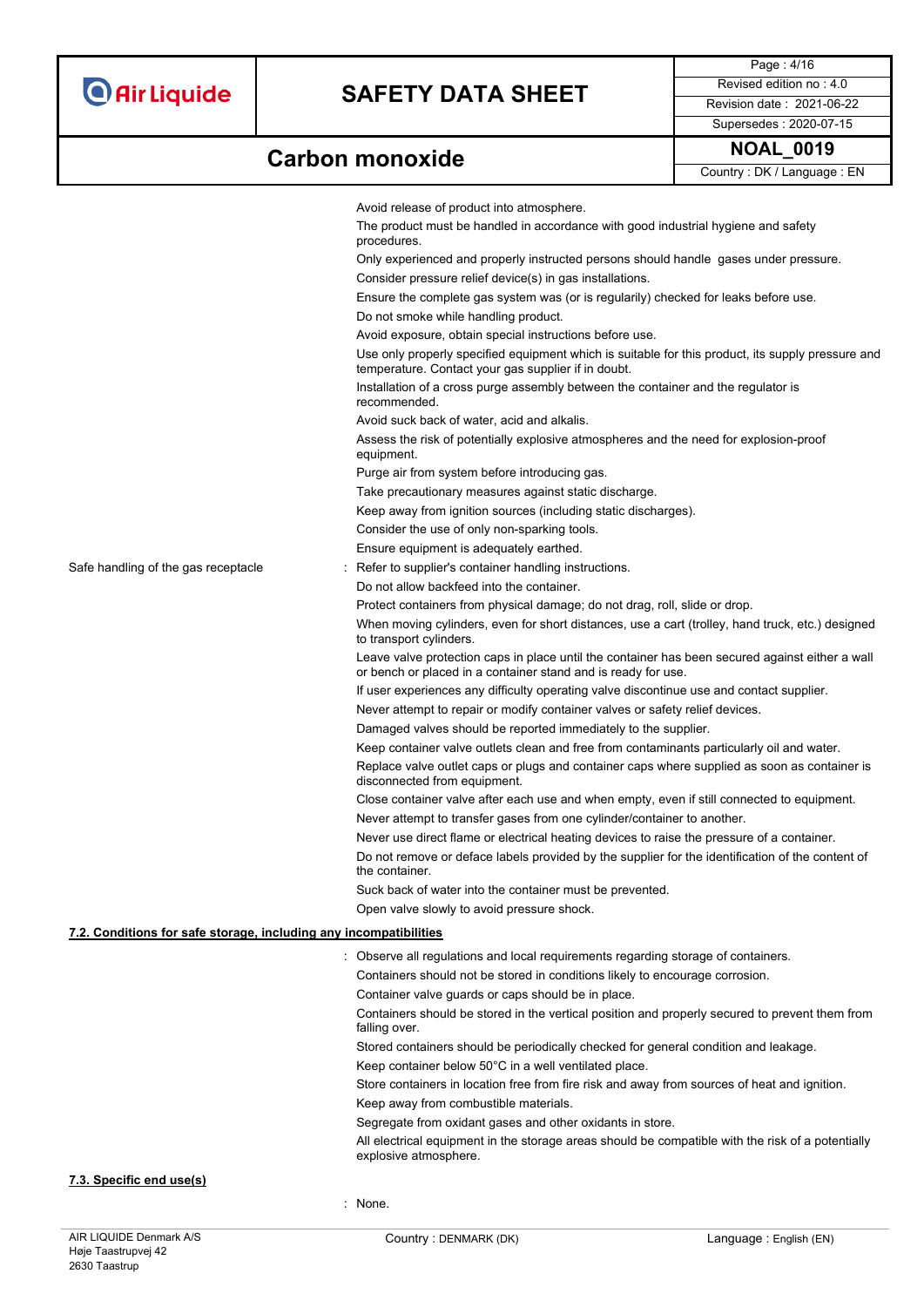

Page : 5/16

Supersedes : 2020-07-15

### **NOAL\_0019 Carbon monoxide**

Country : DK / Language : EN

### **SECTION 8: Exposure controls/personal protection**

#### **8.1. Control parameters**

| Carbon monoxide (630-08-0)                       |                                     |  |
|--------------------------------------------------|-------------------------------------|--|
| <b>EU - Occupational Exposure Limits</b>         |                                     |  |
| Local name                                       | Carbon monoxide                     |  |
| IOELV TWA (mg/m <sup>3</sup> )                   | $23 \text{ mg/m}^3$                 |  |
| IOELV TWA (ppm)                                  | 20 ppm                              |  |
| IOELV STEL (mg/m <sup>3</sup> )                  | 117 mg/m <sup>3</sup>               |  |
| IOELV STEL (ppm)                                 | $100$ ppm                           |  |
| <b>Notes</b>                                     | <b>SCOEL Recommendations (1995)</b> |  |
| <b>Denmark - Occupational Exposure Limits</b>    |                                     |  |
| Local name                                       | Carbonmonoxid (Kulilte; Kulmonoxid) |  |
| Grænseværdi (8 timer) (mg/m <sup>3</sup> )       | 29 mg/ $m3$                         |  |
| Grænseværdi (8 timer) (ppm)                      | 25 ppm                              |  |
| Anmærkninger (DK)                                | (1996)                              |  |
| Carbon monoxide (630-08-0)                       |                                     |  |
| <b>EU - Occupational Exposure Limits</b>         |                                     |  |
| Local name                                       | Carbon monoxide                     |  |
| IOELV TWA (mg/m <sup>3</sup> )                   | $23 \text{ mg/m}^3$                 |  |
| IOELV TWA (ppm)                                  | 20 ppm                              |  |
|                                                  |                                     |  |
| IOELV STEL (mg/m <sup>3</sup> )                  | 117 mg/m <sup>3</sup>               |  |
| IOELV STEL (ppm)                                 | $100$ ppm                           |  |
| <b>Notes</b>                                     | <b>SCOEL Recommendations (1995)</b> |  |
| <b>Denmark - Occupational Exposure Limits</b>    |                                     |  |
| Local name                                       | Carbonmonoxid (Kulilte; Kulmonoxid) |  |
| Grænseværdi (8 timer) (mg/m <sup>3</sup> )       | $29 \text{ mg/m}^3$                 |  |
| Grænseværdi (8 timer) (ppm)<br>Anmærkninger (DK) | 25 ppm<br>(1996)                    |  |

| Carbon monoxide (630-08-0)               |           |
|------------------------------------------|-----------|
| DNEL: Derived no effect level (Workers)  |           |
| Acute - local effects, inhalation        | $100$ ppm |
| Acute - systemic effects, inhalation     | $100$ ppm |
| Long-term - local effects, inhalation    | 20 ppm    |
| Long-term - systemic effects, inhalation | 20 ppm    |
| Carbon monoxide (630-08-0)               |           |
| DNEL: Derived no effect level (Workers)  |           |
| Acute - local effects, inhalation        | $100$ ppm |
| Acute - systemic effects, inhalation     | $100$ ppm |
| Long-term - local effects, inhalation    | 20 ppm    |
| Long-term - systemic effects, inhalation | 20 ppm    |

PNEC (Predicted No-Effect Concentration) : None established.

#### **8.2. Exposure controls**

#### **8.2.1. Appropriate engineering controls**

- : Product to be handled in a closed system and under strictly controlled conditions. Provide adequate general and local exhaust ventilation.
	- Preferably use permanent leak-tight installations (e.g. welded pipes).
	- Systems under pressure should be regularily checked for leakages.
	- Ensure exposure is below occupational exposure limits (where available).
	- Gas detectors should be used when toxic gases may be released.

Consider the use of a work permit system e.g. for maintenance activities.

#### **8.2.2. Individual protection measures, e.g. personal protective equipment**

: A risk assessment should be conducted and documented in each work area to assess the risks related to the use of the product and to select the PPE that matches the relevant risk. The following recommendations should be considered: PPE compliant to the recommended EN/ISO standards should be selected.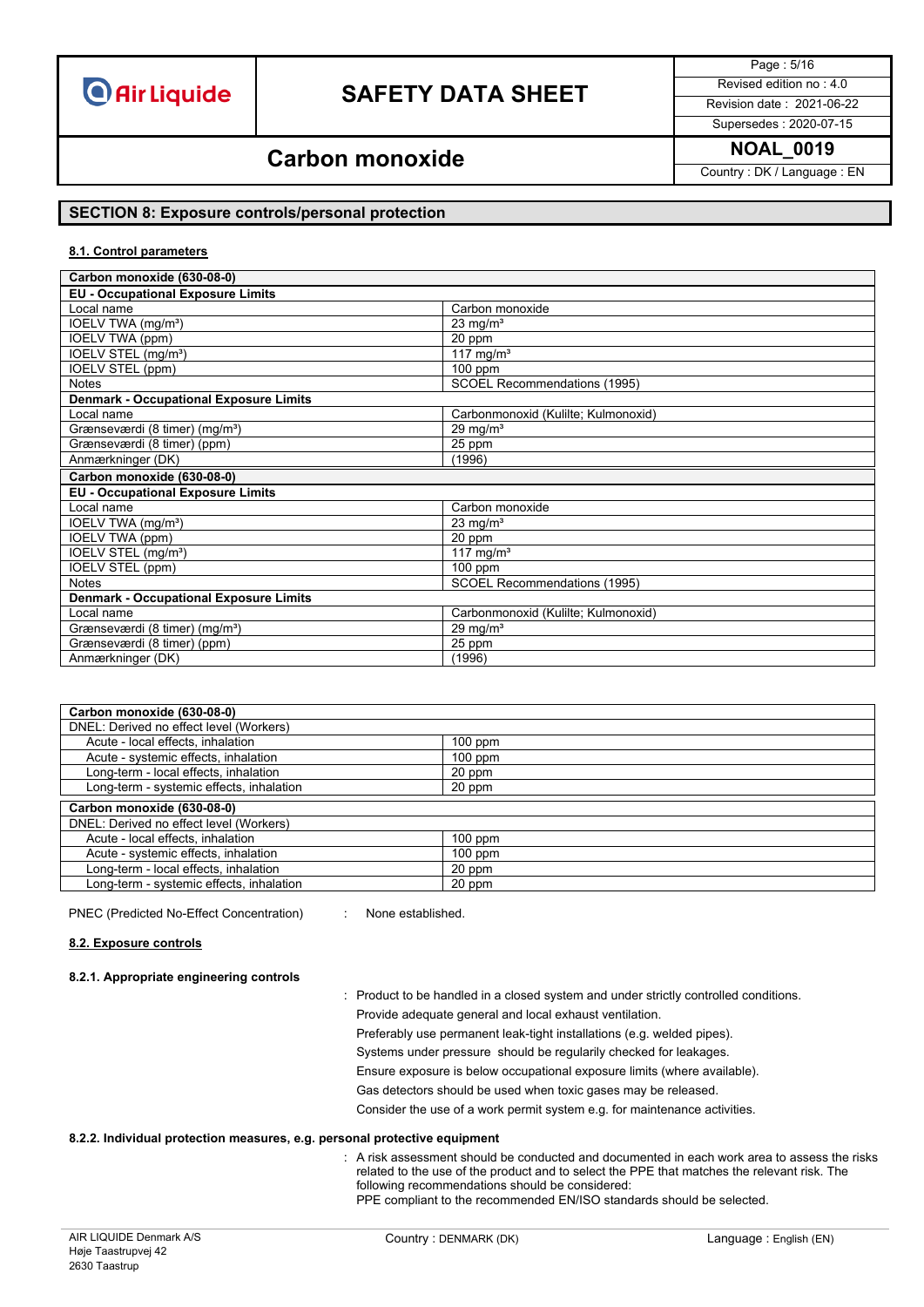## **SAFETY DATA SHEET** Revised edition no : 4.0

Supersedes : 2020-07-15

Page : 6/16

### **Carbon monoxide NOAL\_0019**

Country : DK / Language : EN

| • Eye/face protection                  | : Wear safety glasses with side shields.<br>Standard EN 166 - Personal eye-protection - specifications.                                                                                                                                                                                                                                                                                                                                                                                                         |
|----------------------------------------|-----------------------------------------------------------------------------------------------------------------------------------------------------------------------------------------------------------------------------------------------------------------------------------------------------------------------------------------------------------------------------------------------------------------------------------------------------------------------------------------------------------------|
| • Skin protection                      |                                                                                                                                                                                                                                                                                                                                                                                                                                                                                                                 |
| - Hand protection                      | : Wear working gloves when handling gas containers.                                                                                                                                                                                                                                                                                                                                                                                                                                                             |
|                                        | Standard EN 388 - Protective gloves against mechanical risk.                                                                                                                                                                                                                                                                                                                                                                                                                                                    |
| - Other                                | : Consider the use of flame resistant anti-static safety clothing.<br>Standard EN ISO 14116 - Limited flame spread materials.<br>Standard EN 1149-5 - Protective clothing: Electrostatic properties.<br>Wear safety shoes while handling containers.<br>Standard EN ISO 20345 - Personal protective equipment - Safety footwear.                                                                                                                                                                                |
| • Respiratory protection               | : Never use any kind of filtering respiratory protection equipment when working with this<br>substance due to it having poor or no warning properties.<br>Keep self contained breathing apparatus readily available for emergency use.<br>Self contained breathing apparatus is recommended, where unknown exposure may be<br>expected, e.g. during maintenance activities on installation systems.<br>Standard EN 137 - Self-contained open-circuit compressed air breathing apparatus with full<br>face mask. |
| • Thermal hazards                      | : None in addition to the above sections.                                                                                                                                                                                                                                                                                                                                                                                                                                                                       |
| 8.2.3. Environmental exposure controls |                                                                                                                                                                                                                                                                                                                                                                                                                                                                                                                 |
|                                        | Refer to local regulations for restriction of emissions to the atmosphere. See section 13 for<br>specific methods for waste gas treatment.                                                                                                                                                                                                                                                                                                                                                                      |

### **SECTION 9: Physical and chemical properties**

### **9.1. Information on basic physical and chemical properties**

Appearance

| Physical state at 20°C / 101.3kPa<br>$\bullet$  | : Gas                                                                 |
|-------------------------------------------------|-----------------------------------------------------------------------|
| Colour                                          | Colourless.                                                           |
| Odour                                           | Odourless.                                                            |
| Odour threshold                                 | Odour threshold is subjective and inadequate to warn of overexposure. |
| pH                                              | : Not applicable for gases and gas mixtures.                          |
| Melting point / Freezing point                  | $: -205 °C$                                                           |
| Boiling point                                   | $: -192 °C$                                                           |
| Flash point                                     | : Not applicable for gases and gas mixtures.                          |
| Evaporation rate                                | Not applicable for gases and gas mixtures.                            |
| Flammability (solid, gas)                       | Extremely flammable gas                                               |
| <b>Explosive limits</b>                         | $10.9 - 76$ vol %                                                     |
| Vapour pressure [20°C]                          | Not applicable.                                                       |
| Vapour pressure [50°C]                          | : Not applicable.                                                     |
| Vapour density                                  | : Not applicable.                                                     |
| Relative density, liquid (water=1)              | : 0.79                                                                |
| Relative density, gas (air=1)                   | $\therefore$ 1                                                        |
| Water solubility                                | $\therefore$ 30 mg/                                                   |
| Partition coefficient n-octanol/water (Log Kow) | : 1.78                                                                |
| Auto-ignition temperature                       | : 605 °C                                                              |
| Decomposition temperature                       | : Not applicable.                                                     |
| Viscosity                                       | No reliable data available.                                           |
| Explosive properties                            | Not applicable.                                                       |
| Oxidising properties                            | Not applicable.                                                       |
|                                                 |                                                                       |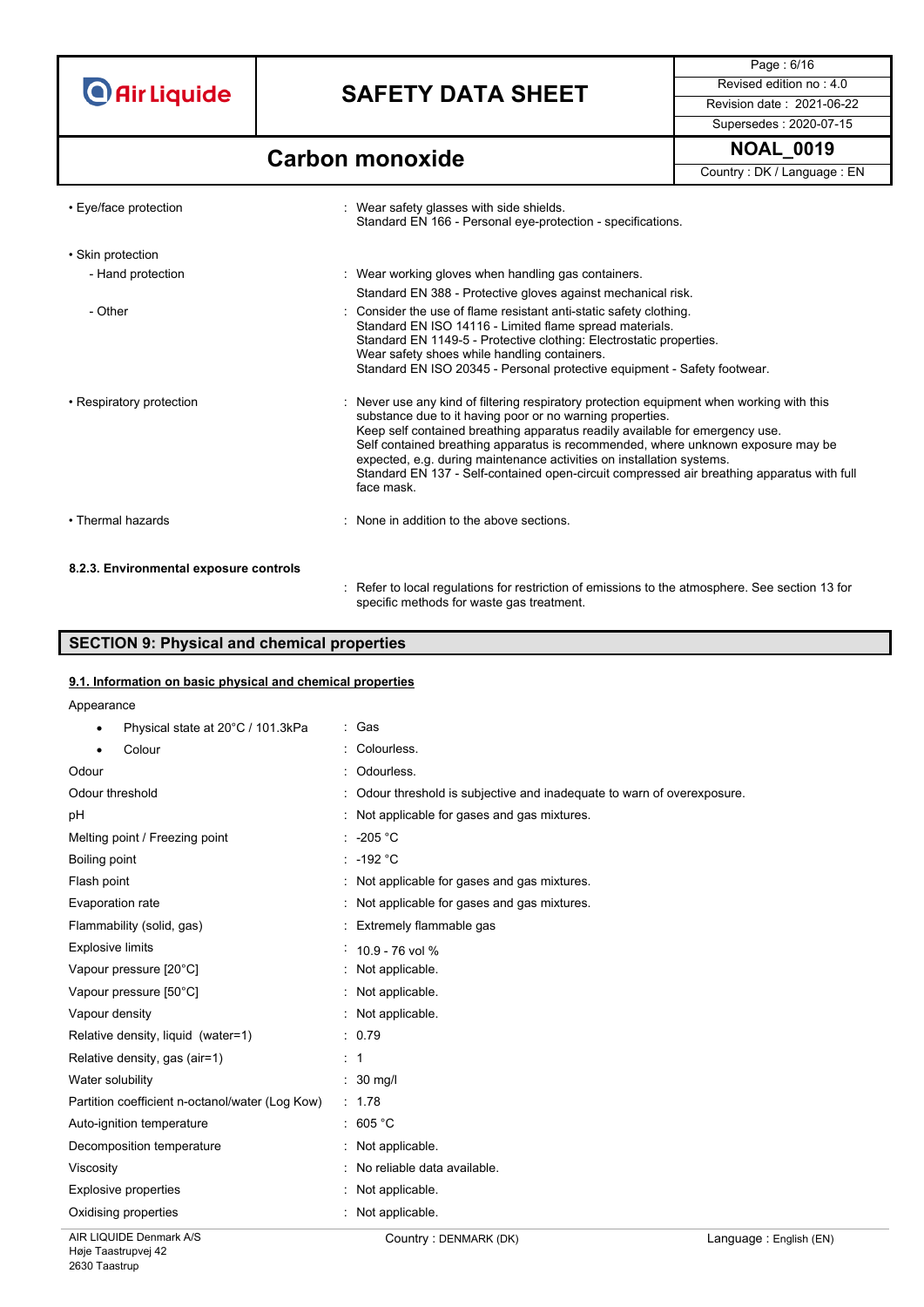| <b>O</b> Air Liquide |  |  |
|----------------------|--|--|
|                      |  |  |

Page : 7/16 Supersedes : 2020-07-15

## **Carbon monoxide NOAL\_0019**

 $: 28$  g/mol

Country : DK / Language : EN

### **9.2. Other information**

| Molar mass                | $\therefore$ 28 g/mo |
|---------------------------|----------------------|
| Critical temperature [°C] | : -140 °C            |

| <b>SECTION 10: Stability and reactivity</b> |                                                                                                         |
|---------------------------------------------|---------------------------------------------------------------------------------------------------------|
| 10.1. Reactivity                            |                                                                                                         |
|                                             | No reactivity hazard other than the effects described in sub-sections below.                            |
| 10.2. Chemical stability                    |                                                                                                         |
|                                             | Stable under normal conditions.                                                                         |
| 10.3. Possibility of hazardous reactions    |                                                                                                         |
|                                             | Can form explosive mixture with air.<br>÷                                                               |
|                                             | May react violently with oxidants.                                                                      |
| 10.4. Conditions to avoid                   |                                                                                                         |
|                                             | Keep away from heat/sparks/open flames/hot surfaces. - No smoking.                                      |
|                                             | Avoid moisture in installation systems.                                                                 |
| 10.5. Incompatible materials                |                                                                                                         |
|                                             | Air, Oxidisers.<br>÷                                                                                    |
|                                             | For additional information on compatibility refer to ISO 11114.                                         |
|                                             | See also 'EIGA Doc.95: Avoidance of Failure of CO and of CO/CO2 Mixtures Cylinders' at<br>www.eiga.eu.  |
| 10.6. Hazardous decomposition products      |                                                                                                         |
|                                             | Under normal conditions of storage and use, hazardous decomposition products should not be<br>produced. |

### **SECTION 11: Toxicological information**

### **11.1. Information on toxicological effects**

| <b>Acute toxicity</b>                | : Toxic if inhaled.                                               |
|--------------------------------------|-------------------------------------------------------------------|
|                                      |                                                                   |
| LC50 Inhalation - Rat [ppm]          | 3760 ppm/1h                                                       |
|                                      | 1300 ppm/4h                                                       |
| Carbon monoxide (630-08-0)           |                                                                   |
| LC50 Inhalation - Rat [ppm]          | 3760 ppm/1h                                                       |
|                                      | 1300 ppm/4h                                                       |
| <b>Skin corrosion/irritation</b>     | : No known effects from this product.                             |
| Serious eye damage/irritation        | : No known effects from this product.                             |
| Respiratory or skin sensitisation    | : No known effects from this product.                             |
| Germ cell mutagenicity               | : No known effects from this product.                             |
| Carcinogenicity                      | : No known effects from this product.                             |
| <b>Reproductive toxicity</b>         |                                                                   |
| Toxic for reproduction: Fertility    | : No known effects from this product.                             |
| Toxic for reproduction: unborn child | : May damage the unborn child.                                    |
| <b>STOT-single exposure</b>          | : Suppresses the oxygen uptake by red blood cells.                |
| Target organ(s)                      | : Blood.                                                          |
| <b>STOT-repeated exposure</b>        | : Causes damage to organs through prolonged or repeated exposure. |
| Target organ(s)                      | $:$ heart.                                                        |
| <b>Aspiration hazard</b>             | : Not applicable for gases and gas mixtures.                      |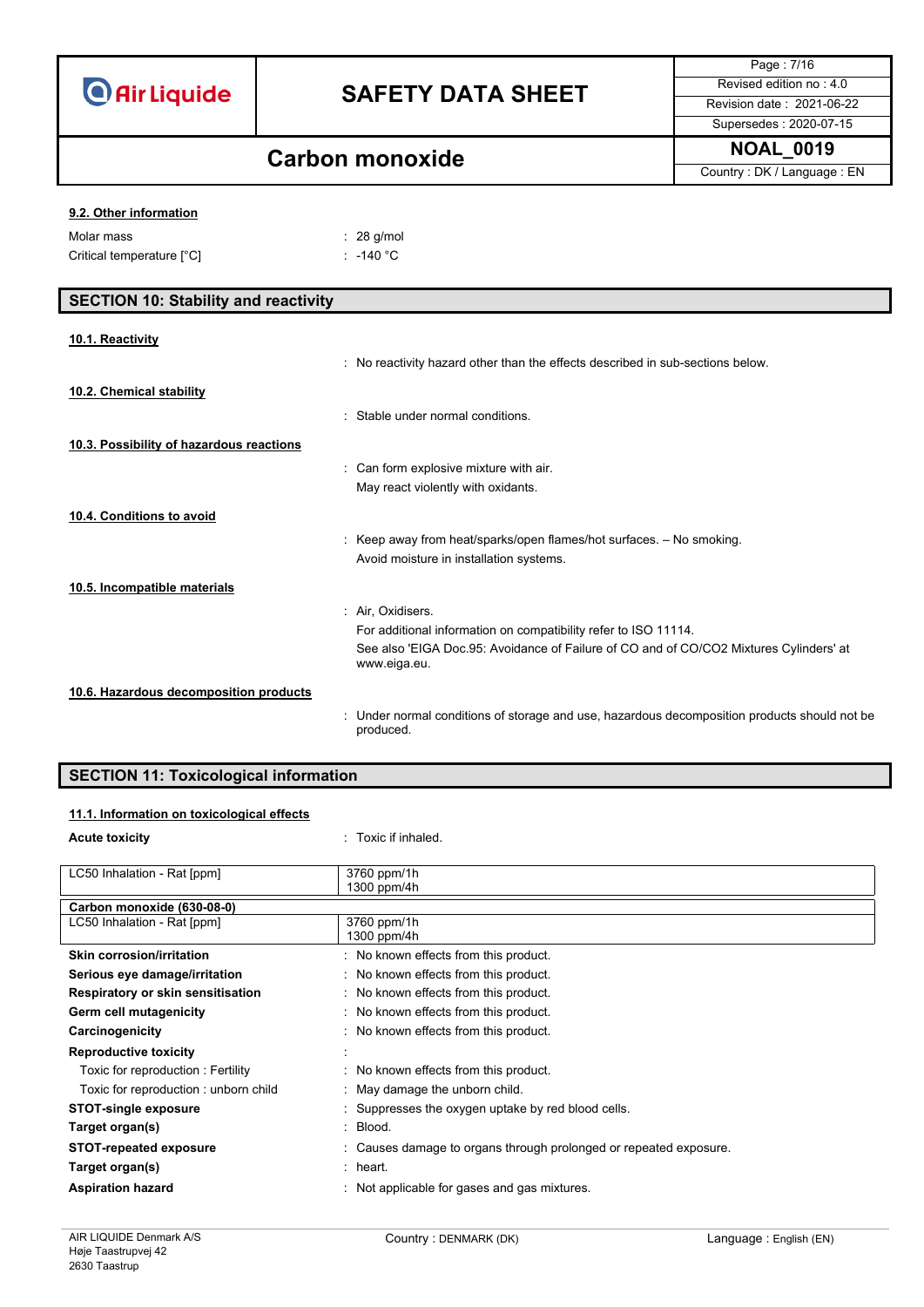## **SAFETY DATA SHEET** Revised edition no : 4.0

Page : 8/16 Supersedes : 2020-07-15

### **NOAL\_0019 Carbon monoxide**

Country : DK / Language : EN

### **SECTION 12: Ecological information**

### **12.1. Toxicity** Assessment **Example 20** Assessment : No ecological damage caused by this product. EC50 48h - Daphnia magna [mg/l] : Study scientifically unjustified. EC50 72h - Algae [mg/l] **interpretent in the C50 72h** - Algae [mg/l] LC50 96 h - Fish [mg/l]  $\qquad \qquad$ : Study scientifically unjustified. **Carbon monoxide (630-08-0)** EC50 48h - Daphnia magna [mg/l] Study scientifically unjustified.<br>EC50 72h - Algae [mg/l] Study scientifically unjustified. EC50 72h - Algae [mg/l] Study scientifically unjustified<br>
LC50 96 h - Fish [mg/l] Study scientifically unjustified **Study scientifically unjustified 12.2. Persistence and degradability** Assessment **in the absolute of the COV** and Mill not undergo hydrolysis. Not readily biodegradable. **12.3. Bioaccumulative potential** Assessment : Not expected to bioaccumulate due to the low log Kow (log Kow < 4). Refer to section 9. **12.4. Mobility in soil** Assessment example in the secause of its high volatility, the product is unlikely to cause ground or water pollution. Partition into soil is unlikely. **12.5. Results of PBT and vPvB assessment** Assessment : Not classified as PBT or vPvB. **12.6. Other adverse effects** Other adverse effects **in the case of the COLO** control in No known effects from this product. Effect on the ozone layer **in the set of the set of the Second** Second Effect on the ozone layer Effect on global warming **Effect** on global warming  $\cdot$  Contains greenhouse gas(es).

### **SECTION 13: Disposal considerations**

#### **13.1. Waste treatment methods**

|                                                                                       | Contact supplier if quidance is required.                                                                                                                                     |
|---------------------------------------------------------------------------------------|-------------------------------------------------------------------------------------------------------------------------------------------------------------------------------|
|                                                                                       | Do not discharge into areas where there is a risk of forming an explosive mixture with air.<br>Waste gas should be flared through a suitable burner with flash back arrestor. |
|                                                                                       | Must not be discharged to atmosphere.                                                                                                                                         |
|                                                                                       | Ensure that the emission levels from local regulations or operating permits are not exceeded.                                                                                 |
|                                                                                       | Refer to the EIGA code of practice Doc.30 "Disposal of Gases", downloadable at<br>http://www.eiga.org for more guidance on suitable disposal methods.                         |
|                                                                                       | Return unused product in original container to supplier.                                                                                                                      |
| List of hazardous waste codes (from<br>Commission Decision 2000/532/EC as<br>amended) | : 16 05 04 *: Gases in pressure containers (including halons) containing hazardous substances.                                                                                |
| 13.2. Additional information                                                          |                                                                                                                                                                               |

: External treatment and disposal of waste should comply with applicable local and/or national regulations.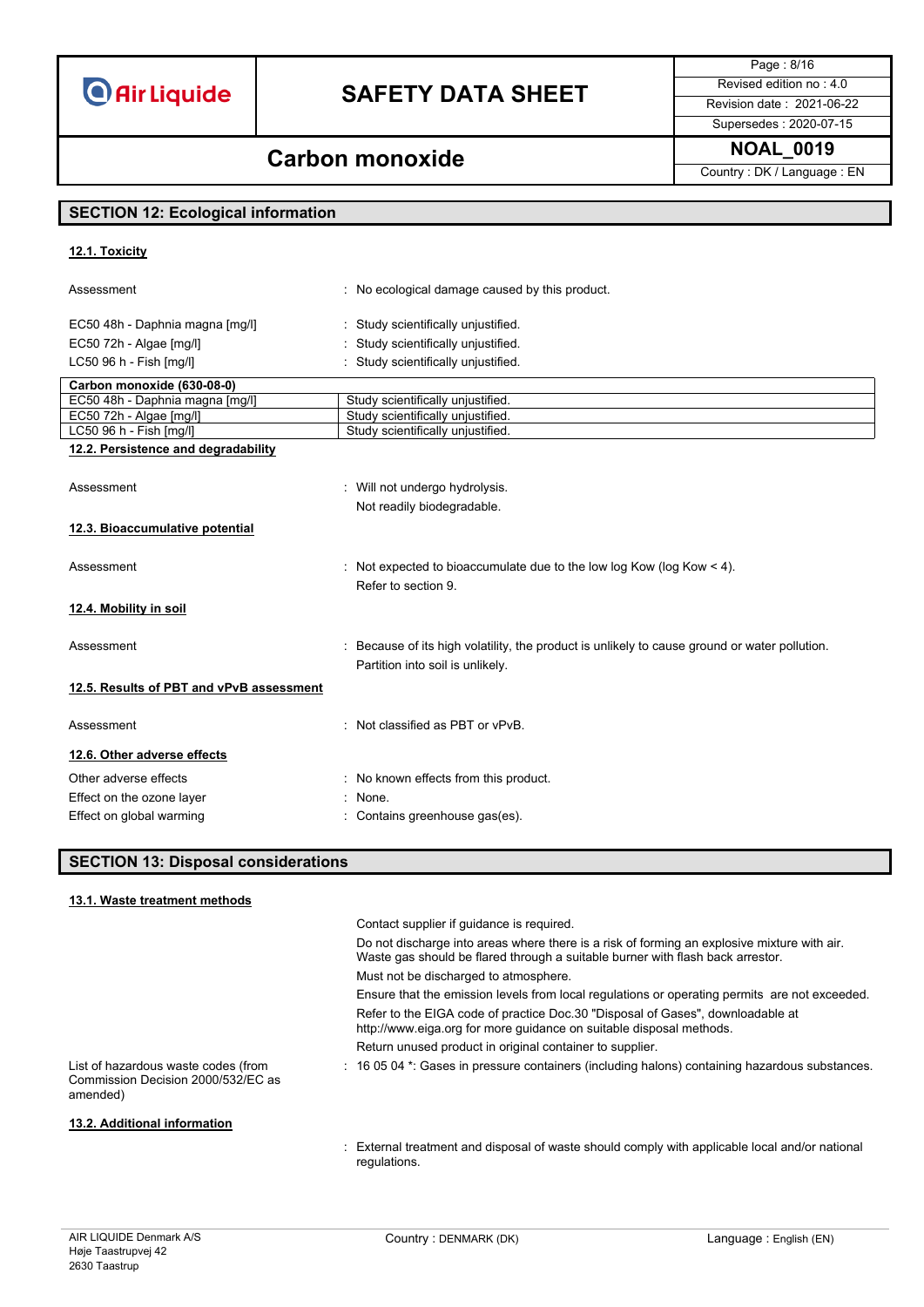## **SAFETY DATA SHEET** Revised edition no : 4.0

Supersedes : 2020-07-15

Page : 9/16

### **NOAL\_0019 Carbon monoxide**

Country : DK / Language : EN

### **SECTION 14: Transport information**

#### **14.1. UN number**

UN-No. : 1016

**14.2. UN proper shipping name**

**Transport by road/rail (ADR/RID)** : CARBON MONOXIDE, COMPRESSED

**Transport by air (ICAO-TI / IATA-DGR)** : Carbon monoxide, compressed

**Transport by sea (IMDG)** : CARBON MONOXIDE, COMPRESSED

**14.3. Transport hazard class(es)**

**Transport by road/rail (ADR/RID)**

Labelling





- 2.3 : Toxic gases. 2.1 : Flammable gases.
- Class : 2
	- -
- Tunnel Restriction : B/D Tank carriage : Passage forbidden through tunnels of category B, C, D and E. Other carriage : Passage forbidden through tunnels of category D and E
	-
	-
	-
	- -
		-
	-
	-
	-
- **14.6. Special precautions for user**

#### **Packing Instruction(s)**

| Transport by road/rail (ADR/RID)      |
|---------------------------------------|
| Transport by air (ICAO-TI / IATA-DGR) |
| Passenger and Cargo Aircraft          |
| Cargo Aircraft only                   |
| Transport by sea (IMDG)               |

- $P200$
- : Forbidden.
- : Forbidden.
- $P200$

Classification code : 1TF Hazard identification number : 263 **Transport by sea (IMDG)**

### Class / Div. (Sub. risk(s)) : 2.3 (2.1) Emergency Schedule (EmS) - Fire : F-D Emergency Schedule (EmS) - Spillage : S-U

### **14.4. Packing group**

| 14.4. Fackling group                  |                    |
|---------------------------------------|--------------------|
| Transport by road/rail (ADR/RID)      | Not established.   |
| Transport by air (ICAO-TI / IATA-DGR) | Not established.   |
| Transport by sea (IMDG)               | : Not established. |
| 14.5. Environmental hazards           |                    |
| Transport by road/rail (ADR/RID)      | None.              |
| Transport by air (ICAO-TI / IATA-DGR) | None.              |
| Transport by sea (IMDG)               | None.              |
|                                       |                    |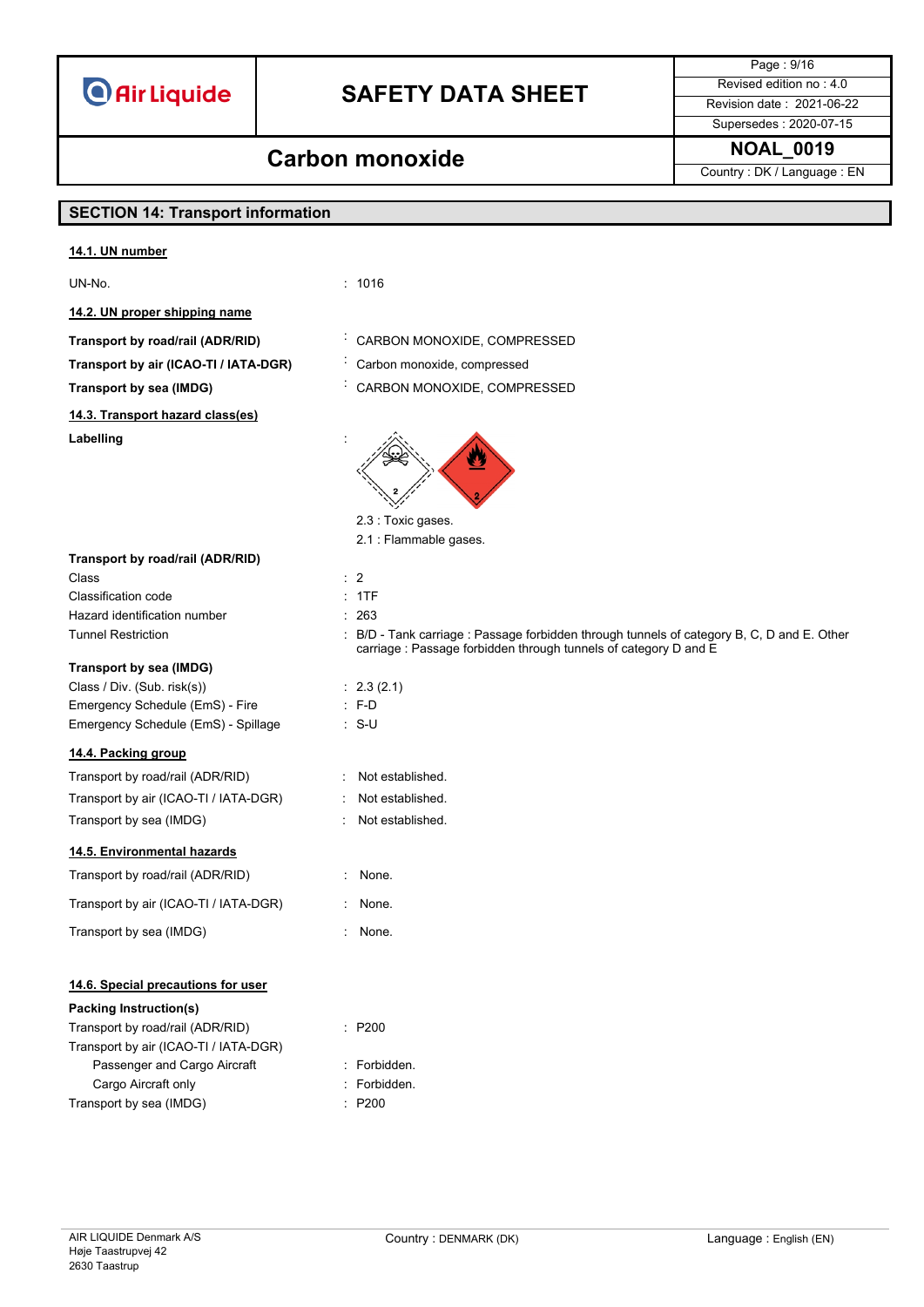|  | <b>O</b> Air Liquide |  |
|--|----------------------|--|
|  |                      |  |

Page : 10/16 Supersedes : 2020-07-15

### **NOAL\_0019 Carbon monoxide**

Country : DK / Language : EN

Special transport precautions : Avoid transport on vehicles where the load space is not separated from the driver's compartment.

Ensure vehicle driver is aware of the potential hazards of the load and knows what to do in the event of an accident or an emergency.

- Before transporting product containers: - Ensure there is adequate ventilation.
- Ensure that containers are firmly secured.
- Ensure valve is closed and not leaking.
- Ensure valve outlet cap nut or plug (where provided) is correctly fitted.
- Ensure valve protection device (where provided) is correctly fitted.

#### **14.7. Transport in bulk according to Annex II of Marpol and the IBC Code**

: Not applicable.

### **SECTION 15: Regulatory information**

#### **15.1. Safety, health and environmental regulations/legislation specific for the substance or mixture**

| <b>EU-Regulations</b>                      |                                                                                                                                              |
|--------------------------------------------|----------------------------------------------------------------------------------------------------------------------------------------------|
| Restrictions on use                        | : Restricted to professional users (Annex XVII REACH).                                                                                       |
| Seveso Directive : 2012/18/EU (Seveso III) | : Covered.                                                                                                                                   |
| <b>National regulations</b>                |                                                                                                                                              |
| National legislation                       | : Ensure all national/local regulations are observed.                                                                                        |
| Denmark                                    |                                                                                                                                              |
| Recommendations Danish Regulation          | : Young people below the age of 18 years are not allowed to use the product                                                                  |
|                                            | Pregnant/breastfeeding women working with the product must not be in direct contact with the<br>product                                      |
|                                            | The requirements from the Danish Working Environment Authorities regarding work with<br>carcinogens must be followed during use and disposal |
| 15.2. Chemical safety assessment           |                                                                                                                                              |
|                                            | $\therefore$ A CSA has been carried out.                                                                                                     |

| <b>SECTION 16: Other information</b> |                                                                                      |
|--------------------------------------|--------------------------------------------------------------------------------------|
|                                      |                                                                                      |
| Indication of changes                | Revised safety data sheet in accordance with commission regulation (EU) No 453/2010. |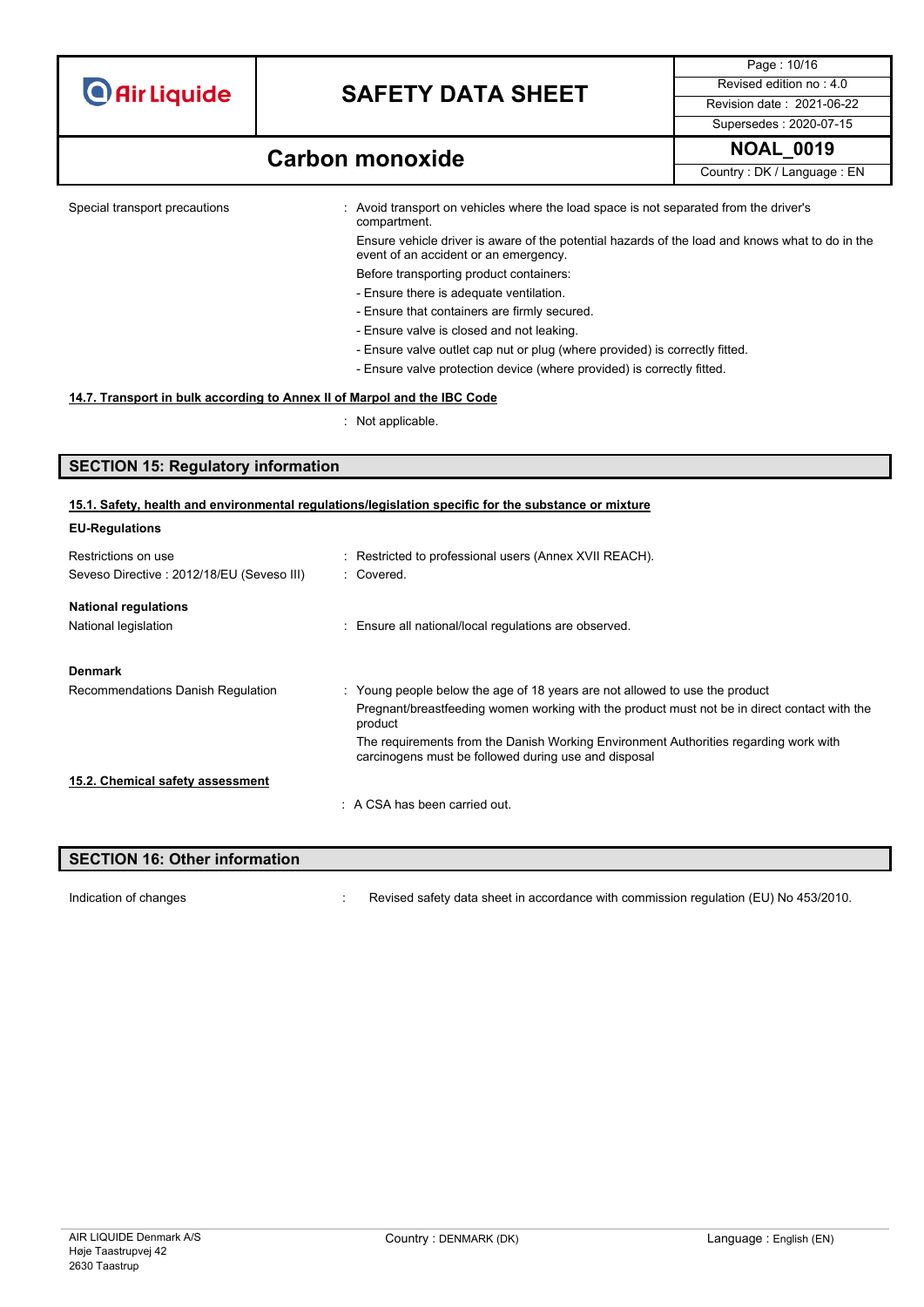

Page : 11/16 Supersedes : 2020-07-15

## **Carbon monoxide NOAL\_0019**

Country : DK / Language : EN

| Abbreviations and acronyms | : ATE - Acute Toxicity Estimate                                                                              |
|----------------------------|--------------------------------------------------------------------------------------------------------------|
|                            | CLP - Classification Labelling Packaging Regulation; Regulation (EC) No 1272/2008                            |
|                            | REACH - Registration, Evaluation, Authorisation and Restriction of Chemicals Regulation (EC)<br>No 1907/2006 |
|                            | EINECS - European Inventory of Existing Commercial Chemical Substances                                       |
|                            | CAS# - Chemical Abstract Service number                                                                      |
|                            | <b>PPE - Personal Protection Equipment</b>                                                                   |
|                            | LC50 - Lethal Concentration to 50 % of a test population                                                     |
|                            | <b>RMM - Risk Management Measures</b>                                                                        |
|                            | PBT - Persistent. Bioaccumulative and Toxic                                                                  |
|                            | vPvB - Very Persistent and Very Bioaccumulative                                                              |
|                            | STOT- SE: Specific Target Organ Toxicity - Single Exposure                                                   |
|                            | <b>CSA - Chemical Safety Assessment</b>                                                                      |
|                            | EN - European Standard                                                                                       |
|                            | <b>UN</b> - United Nations                                                                                   |
|                            | ADR - International Agreement concerning the International Carriage of Dangerous Goods by<br>Road            |
|                            | IATA - International Air Transport Association                                                               |
|                            | IMDG code - International Maritime Dangerous Goods                                                           |
|                            | RID - Regulations concerning the International Carriage of Dangerous Goods by Rail                           |
|                            | WGK - Water Hazard Class                                                                                     |
|                            | STOT - RE: Specific Target Organ Toxicity - Repeated Exposure                                                |
| Training advice            | Ensure operators understand the flammability hazard.                                                         |
|                            | Users of breathing apparatus must be trained.                                                                |
|                            | Ensure operators understand the toxicity hazard.                                                             |

Full text of H- and EUH-statements

| Acute Tox. 3 (Inhalation:gas) | Acute toxicity (inhalation:gas) Category 3                      |
|-------------------------------|-----------------------------------------------------------------|
| Flam, Gas 1                   | Flammable gases, Category 1                                     |
| Press. Gas (Comp.)            | Gases under pressure : Compressed gas                           |
| Repr. 1A                      | Reproductive toxicity, Category 1A                              |
| STOT RE 1                     | Specific target organ toxicity - Repeated exposure, Category 1  |
| H <sub>220</sub>              | Extremely flammable gas                                         |
| H <sub>280</sub>              | Contains gas under pressure; may explode if heated              |
| H331                          | Toxic if inhaled.                                               |
| H360D                         | May damage the unborn child.                                    |
| H372                          | Causes damage to organs through prolonged or repeated exposure. |

#### Full text of use descriptors

| ERC <sub>2</sub>  | Formulation of preparations                                                                                             |
|-------------------|-------------------------------------------------------------------------------------------------------------------------|
| ERC <sub>6a</sub> | Industrial use resulting in manufacture of another substance (use of intermediates)                                     |
| ERC6b             | Industrial use of reactive processing aids                                                                              |
| ERC8d             | Wide dispersive outdoor use of processing aids in open systems                                                          |
| PROC1             | Use in closed process, no likelihood of exposure                                                                        |
| PROC <sub>2</sub> | Use in closed, continuous process with occasional controlled exposure                                                   |
| PROC3             | Use in closed batch process (synthesis or formulation)                                                                  |
| PROC4             | Use in batch and other process (synthesis) where opportunity for exposure arises                                        |
| PROC8b            | Transfer of substance or preparation (charging/discharging) from/to vessels/large containers at<br>dedicated facilities |
| PROC <sub>9</sub> | Transfer of substance or mixture into small containers (dedicated filling line, including weighing)                     |
| <b>SU14</b>       | Manufacture of basic metals, including alloys                                                                           |
| <b>SU15</b>       | Manufacture of fabricated metal products, except machinery and equipment                                                |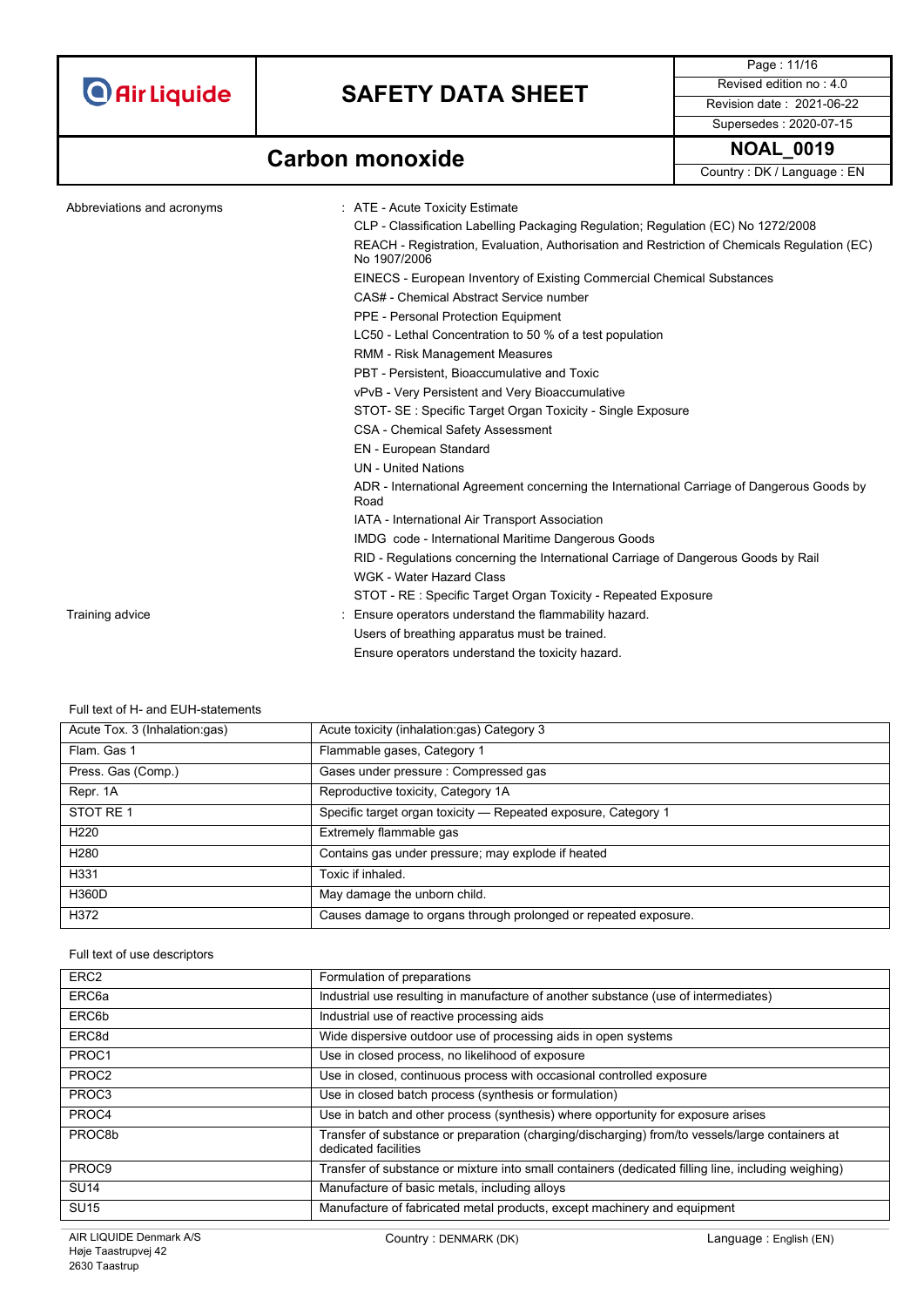Page : 12/16 Supersedes : 2020-07-15

## **Carbon monoxide NOAL\_0019**

Country : DK / Language : EN

```
SU3 Industrial uses: Uses of substances as such or in preparations* at industrial sites
```
DISCLAIMER OF LIABILITY : Before using this product in any new process or experiment, a thorough material compatibility and safety study should be carried out.

> Details given in this document are believed to be correct at the time of going to press. Whilst proper care has been taken in the preparation of this document, no liability for injury or damage resulting from its use can be accepted.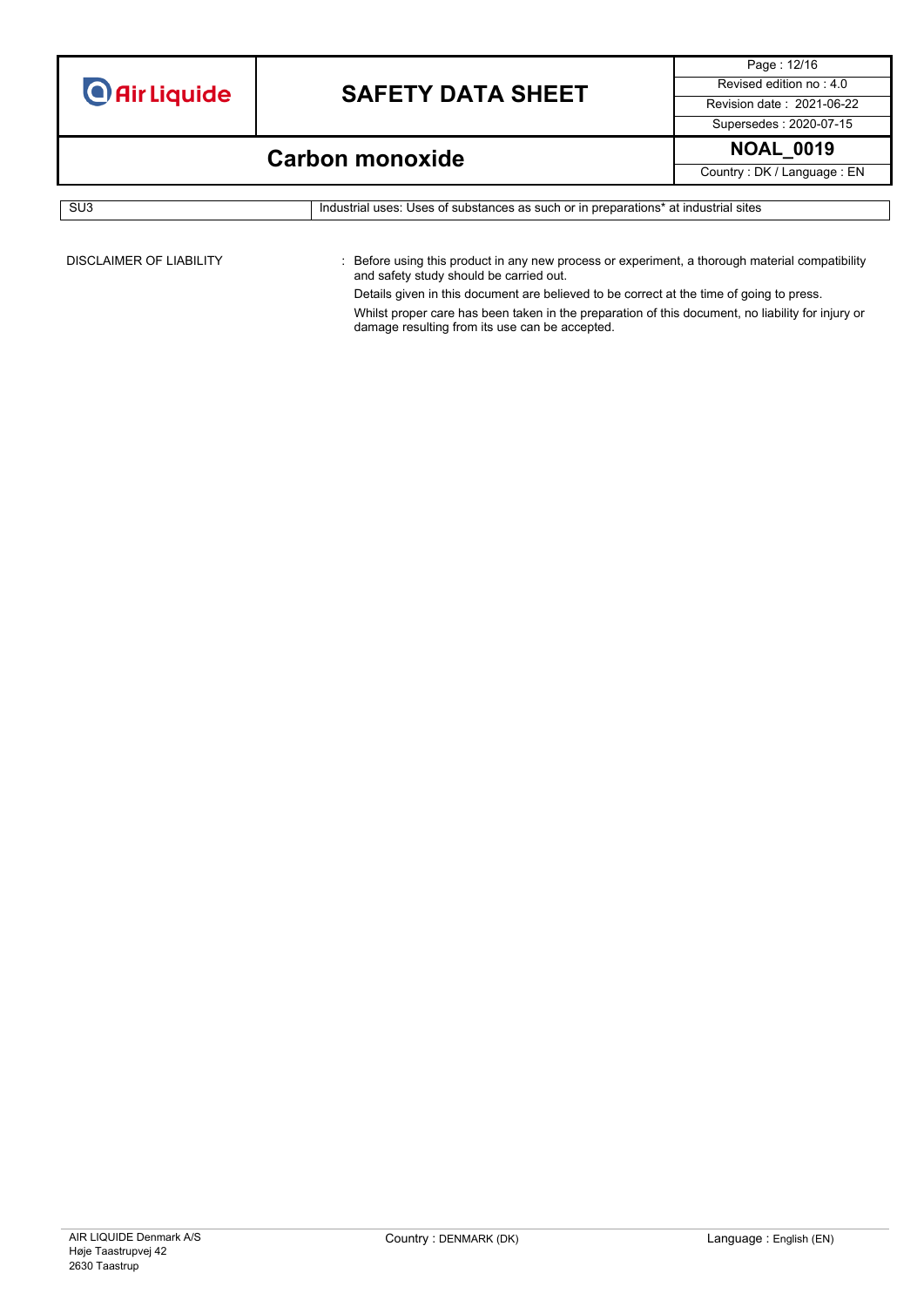## **SAFETY DATA SHEET** Revised edition no : 4.0

Page : 13/16

Supersedes : 2020-07-15

### **NOAL\_0019 Carbon monoxide**

Country : DK / Language : EN

#### **Annex to the safety data sheet**

This Annex documents the Exposure Scenarios (ESs) related to the identified uses of the registered substance. The ESs detail protective measures for workers and the environment in addition to those described in sections 7, 8, 11, 12 and 13 of the SDS that are required to ensure that the potential exposure to workers and the environment remains within acceptable levels for each of the **identified uses.**

#### **Table of contents of the Annex Identified Uses Es N° Short title Page** Formulation of mixtures in pressure receptacles EIGA01 9-1 Industrial uses, closed contained conditions **14** Metal treatment EIGA01 9-1 Industrial uses, closed contained conditions **14** Electronic component manufacture EIGA01 9-1 Industrial uses, closed contained conditions **14** Manufacture of pharmaceutical products EIGA01 9-1 Industrial uses, closed contained conditions **14** Intermediate (transported, on-site isolated) EIGA01 9-1 Industrial uses, closed contained conditions **14** Transfilling in pressure receptacles EIGA01 9-1 Industrial uses, closed contained conditions **14** Feedstock in chemical processes EIGA01 9-1 Industrial uses, closed contained conditions **14** Controlling agent in catalytic reaction EIGA01 9-1 Industrial uses, closed contained conditions **14** Monomer in polymer production EIGA01 9-1 Industrial uses, closed contained conditions **14** Calibration of analysis equipment EIGA01 9-1 Industrial uses, closed contained conditions **14**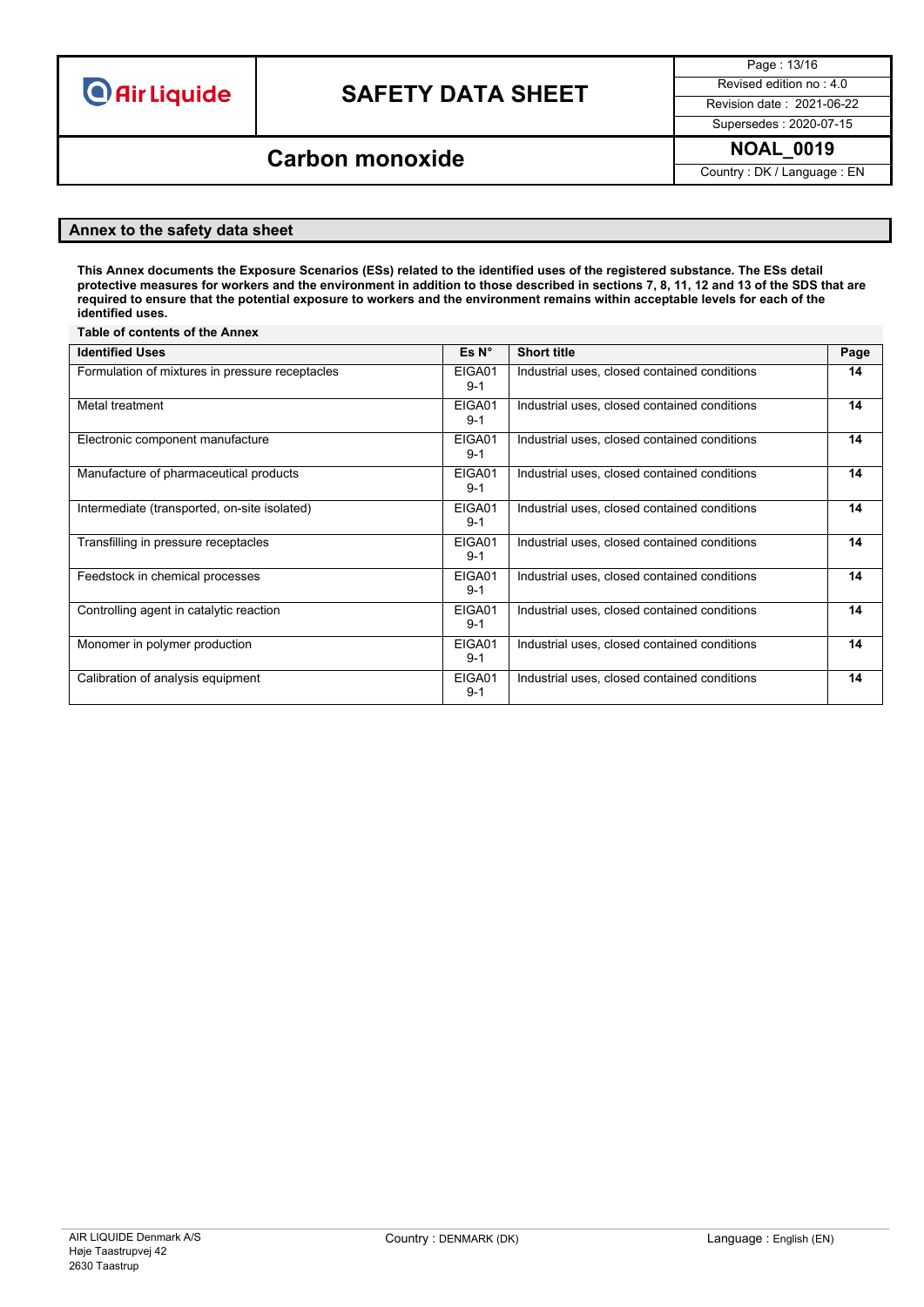

Page : 14/16 Supersedes : 2020-07-15

## **Carbon monoxide NOAL\_0019**

Country : DK / Language : EN

### **1. EIGA019-1: Industrial uses, closed contained conditions**

| 1.1. Title section                                                                                             |                                                                                                                                   |                           |                                                                                     |                        |
|----------------------------------------------------------------------------------------------------------------|-----------------------------------------------------------------------------------------------------------------------------------|---------------------------|-------------------------------------------------------------------------------------|------------------------|
| Industrial uses, closed contained conditions                                                                   |                                                                                                                                   |                           | ES Ref.: EIGA019-1                                                                  |                        |
|                                                                                                                |                                                                                                                                   |                           | Revision date: 01/09/2016                                                           |                        |
| Processes, tasks, activities covered                                                                           | Industrial uses, including product transfers and associated laboratory activities within<br>different closed or contained systems |                           |                                                                                     |                        |
| Environment                                                                                                    |                                                                                                                                   | Use descriptors           |                                                                                     |                        |
| CS <sub>1</sub>                                                                                                |                                                                                                                                   | ERC2, ERC6a, ERC6b, ERC8d |                                                                                     |                        |
| Worker                                                                                                         |                                                                                                                                   | Use descriptors           |                                                                                     |                        |
| CS <sub>2</sub>                                                                                                |                                                                                                                                   | PROC1                     |                                                                                     |                        |
| CS <sub>3</sub>                                                                                                |                                                                                                                                   | PROC2, PROC3, PROC4       |                                                                                     |                        |
| CS4                                                                                                            |                                                                                                                                   | PROC8b, PROC9             |                                                                                     |                        |
| Assessment method                                                                                              |                                                                                                                                   | ECETOC TRA 2.0            |                                                                                     |                        |
| 1.2. Conditions of use affecting exposure                                                                      |                                                                                                                                   |                           |                                                                                     |                        |
| 1.2.1. Control of environmental exposure: ERC2, ERC6a, ERC6b, ERC8d                                            |                                                                                                                                   |                           |                                                                                     |                        |
| ERC <sub>2</sub>                                                                                               | Formulation of preparations                                                                                                       |                           |                                                                                     |                        |
| ERC <sub>6a</sub>                                                                                              |                                                                                                                                   |                           | Industrial use resulting in manufacture of another substance (use of intermediates) |                        |
| ERC6b                                                                                                          | Industrial use of reactive processing aids                                                                                        |                           |                                                                                     |                        |
| ERC8d                                                                                                          |                                                                                                                                   |                           | Wide dispersive outdoor use of processing aids in open systems                      |                        |
| <b>Product (article) characteristics</b>                                                                       |                                                                                                                                   |                           |                                                                                     |                        |
| Physical form of product                                                                                       |                                                                                                                                   |                           | See section 9 of the SDS, No additional information                                 |                        |
| Concentration of substance in product                                                                          |                                                                                                                                   | $= 100 \%$                |                                                                                     |                        |
| Amount used, frequency and duration of use (or from service life)                                              |                                                                                                                                   |                           |                                                                                     |                        |
| The actual tonnage handled per site is not considered                                                          |                                                                                                                                   |                           |                                                                                     |                        |
| to influence the immissions as such for this scenario as                                                       |                                                                                                                                   |                           |                                                                                     |                        |
| there is practically no release<br>Covers frequency up to:                                                     |                                                                                                                                   | 5 days/week               |                                                                                     |                        |
| 220<br>Emission Days (days/year)                                                                               |                                                                                                                                   |                           |                                                                                     |                        |
|                                                                                                                | Technical and organisational conditions and measures                                                                              |                           |                                                                                     |                        |
| Wastewater emission controls are not applicable as there is no direct release to wastewater                    |                                                                                                                                   |                           |                                                                                     |                        |
|                                                                                                                | Soil emission controls are not applicable as there is no direct release to soil                                                   |                           |                                                                                     |                        |
| Ensure operatives are trained to minimise releases                                                             |                                                                                                                                   |                           |                                                                                     |                        |
| Conditions and measures related to sewage treatment plant                                                      |                                                                                                                                   |                           |                                                                                     |                        |
| Not applicable as there is no release to wastewater                                                            |                                                                                                                                   |                           |                                                                                     |                        |
| Conditions and measures related to treatment of waste (including article waste)                                |                                                                                                                                   |                           |                                                                                     |                        |
| External treatment and disposal of waste should                                                                |                                                                                                                                   |                           |                                                                                     |                        |
| comply with applicable local and/or national regulations<br>See section 13 of the SDS                          |                                                                                                                                   |                           |                                                                                     |                        |
| Other conditions affecting environmental exposure                                                              |                                                                                                                                   |                           |                                                                                     |                        |
| No additional information                                                                                      |                                                                                                                                   |                           |                                                                                     |                        |
| 1.2.2. Control of worker exposure: PROC1                                                                       |                                                                                                                                   |                           |                                                                                     |                        |
| PROC1                                                                                                          | Use in closed process, no likelihood of exposure                                                                                  |                           |                                                                                     |                        |
| <b>Product (article) characteristics</b>                                                                       |                                                                                                                                   |                           |                                                                                     |                        |
| Physical form of product                                                                                       |                                                                                                                                   |                           | See section 9 of the SDS, No additional information                                 |                        |
|                                                                                                                | $= 100 %$<br>Concentration of substance in product                                                                                |                           |                                                                                     |                        |
| Amount used (or contained in articles), frequency and duration of use/exposure                                 |                                                                                                                                   |                           |                                                                                     |                        |
| The actual tonnage handled per shift is not considered                                                         |                                                                                                                                   |                           |                                                                                     |                        |
| to influence the exposure as such for this scenario.<br>Instead, the combination of the scale of operation and |                                                                                                                                   |                           |                                                                                     |                        |
| AIR LIQUIDE Denmark A/S                                                                                        |                                                                                                                                   | Country: DENMARK (DK)     |                                                                                     | Language: English (EN) |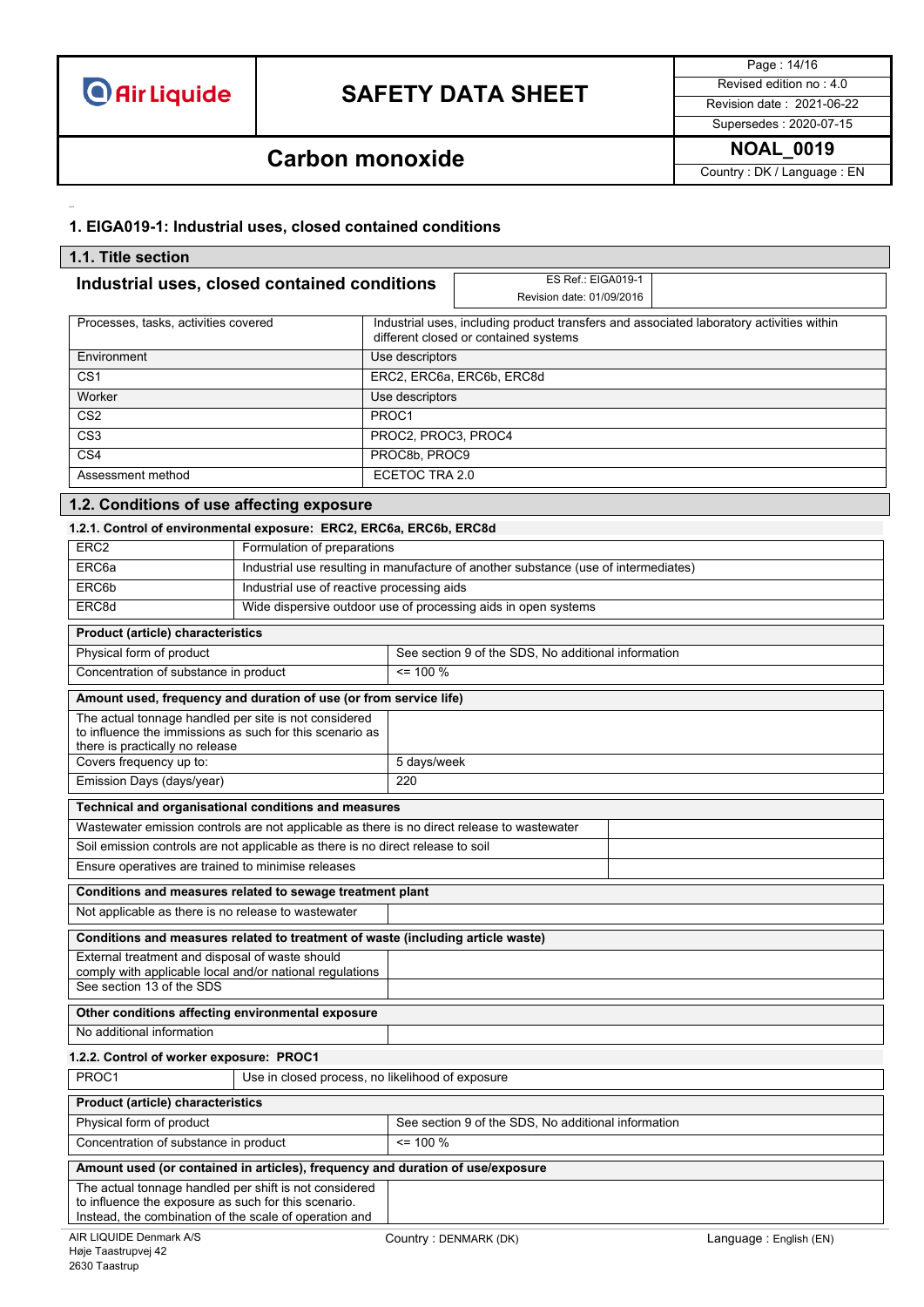# **SAFETY DATA SHEET** Revised edition no : 4.0

Page : 15/16

Supersedes : 2020-07-15

## **Carbon monoxide NOAL\_0019**

Country : DK / Language : EN

| level of containment/automation (as reflected in the<br>technical conditions) is the main determinant of the<br>process-intrinsic emission potential.                                                                                                                                    |                                                                                                                      |
|------------------------------------------------------------------------------------------------------------------------------------------------------------------------------------------------------------------------------------------------------------------------------------------|----------------------------------------------------------------------------------------------------------------------|
| <b>Exposure duration</b>                                                                                                                                                                                                                                                                 | $= 8$ h/day                                                                                                          |
| Covers frequency up to:                                                                                                                                                                                                                                                                  | 5 days/week                                                                                                          |
| Technical and organisational conditions and measures                                                                                                                                                                                                                                     |                                                                                                                      |
| Handle product within a closed system                                                                                                                                                                                                                                                    |                                                                                                                      |
| Ensure operatives are trained to minimise exposure                                                                                                                                                                                                                                       |                                                                                                                      |
| Ensure supervision is in place to check that the RMMs are in place and are being used<br>correctly and that the OCs are being followed                                                                                                                                                   |                                                                                                                      |
| Conditions and measures related to personal protection, hygiene and health evaluation                                                                                                                                                                                                    |                                                                                                                      |
| Self contained breathing apparatus is recommended, where unknown exposure may be<br>expected, e.g. during maintenance activities on installation systems.<br>See section 8 of the SDS.                                                                                                   |                                                                                                                      |
|                                                                                                                                                                                                                                                                                          |                                                                                                                      |
| Other conditions affecting workers exposure                                                                                                                                                                                                                                              |                                                                                                                      |
| Indoor or outdoor use                                                                                                                                                                                                                                                                    |                                                                                                                      |
| 1.2.3. Control of worker exposure: PROC2, PROC3, PROC4                                                                                                                                                                                                                                   |                                                                                                                      |
| PROC2                                                                                                                                                                                                                                                                                    | Use in closed, continuous process with occasional controlled exposure                                                |
| PROC3                                                                                                                                                                                                                                                                                    | Use in closed batch process (synthesis or formulation)                                                               |
| PROC4                                                                                                                                                                                                                                                                                    | Use in batch and other process (synthesis) where opportunity for exposure arises                                     |
| <b>Product (article) characteristics</b>                                                                                                                                                                                                                                                 |                                                                                                                      |
| Physical form of product                                                                                                                                                                                                                                                                 | See section 9 of the SDS, No additional information                                                                  |
| Concentration of substance in product                                                                                                                                                                                                                                                    | $\leq$ 100 %                                                                                                         |
| Amount used (or contained in articles), frequency and duration of use/exposure                                                                                                                                                                                                           |                                                                                                                      |
| The actual tonnage handled per shift is not considered<br>to influence the exposure as such for this scenario.<br>Instead, the combination of the scale of operation and<br>level of containment/automation (as reflected in the                                                         |                                                                                                                      |
| technical conditions) is the main determinant of the                                                                                                                                                                                                                                     |                                                                                                                      |
| process-intrinsic emission potential.<br><b>Exposure duration</b>                                                                                                                                                                                                                        | $= 8$ h/day                                                                                                          |
| Covers frequency up to:                                                                                                                                                                                                                                                                  | 5 days/week                                                                                                          |
| Technical and organisational conditions and measures                                                                                                                                                                                                                                     |                                                                                                                      |
| Handle product within a closed system                                                                                                                                                                                                                                                    |                                                                                                                      |
| Ensure operatives are trained to minimise exposure                                                                                                                                                                                                                                       |                                                                                                                      |
| Ensure supervision is in place to check that the RMMs are in place and are being used<br>correctly and that the OCs are being followed                                                                                                                                                   |                                                                                                                      |
| Conditions and measures related to personal protection, hygiene and health evaluation                                                                                                                                                                                                    |                                                                                                                      |
| Self contained breathing apparatus is recommended, where unknown exposure may be<br>expected, e.g. during maintenance activities on installation systems.                                                                                                                                |                                                                                                                      |
| See section 8 of the SDS.                                                                                                                                                                                                                                                                |                                                                                                                      |
| Other conditions affecting workers exposure                                                                                                                                                                                                                                              |                                                                                                                      |
| Indoor or outdoor use                                                                                                                                                                                                                                                                    |                                                                                                                      |
| 1.2.4. Control of worker exposure: PROC8b, PROC9                                                                                                                                                                                                                                         |                                                                                                                      |
| PROC8b                                                                                                                                                                                                                                                                                   | Transfer of substance or preparation (charging/discharging) from/to vessels/large containers at dedicated facilities |
| PROC9                                                                                                                                                                                                                                                                                    | Transfer of substance or mixture into small containers (dedicated filling line, including weighing)                  |
| <b>Product (article) characteristics</b>                                                                                                                                                                                                                                                 |                                                                                                                      |
| Physical form of product                                                                                                                                                                                                                                                                 | See section 9 of the SDS, No additional information                                                                  |
| Concentration of substance in product                                                                                                                                                                                                                                                    | $= 100 %$                                                                                                            |
| Amount used (or contained in articles), frequency and duration of use/exposure                                                                                                                                                                                                           |                                                                                                                      |
| The actual tonnage handled per shift is not considered<br>to influence the exposure as such for this scenario.<br>Instead, the combination of the scale of operation and<br>level of containment/automation (as reflected in the<br>technical conditions) is the main determinant of the |                                                                                                                      |
| AIR LIQUIDE Denmark A/S<br>Høje Taastrupvej 42                                                                                                                                                                                                                                           | Country: DENMARK (DK)<br>Language: English (EN)                                                                      |